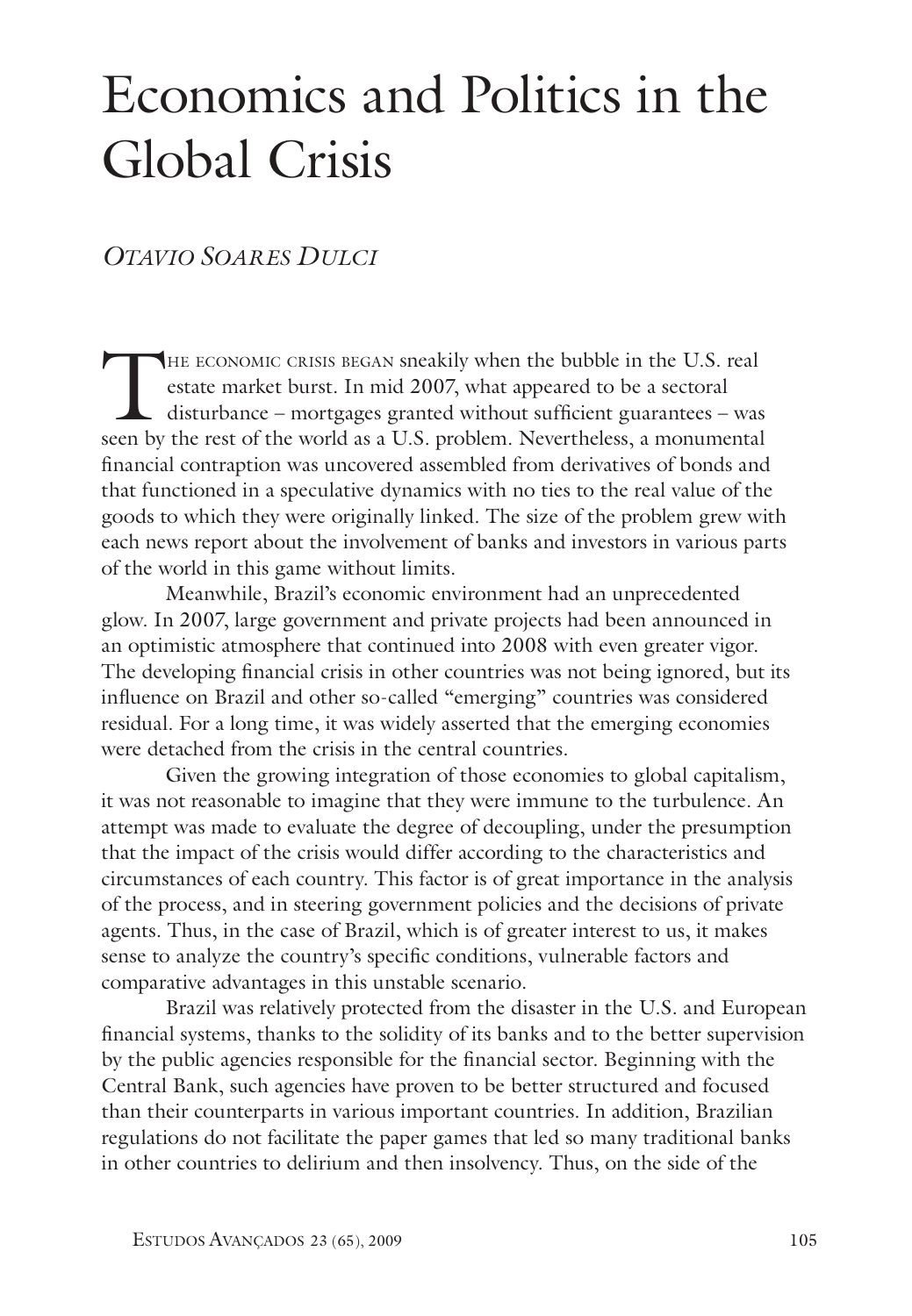institutions, we have advantages that were built over time – the many years of learning in the fight against inflation, in search of monetary stability, resulting in cautions that today help us weather the storm.

 On the side of production and commerce, however, the crisis gradually hit the emerging countries on two fronts. The first was credit, which became hard to obtain, expensive and eventually paralyzed, in the interbanking market, and in that offered by banks to companies. On the other front, prices plunged for basic export products or commodities – raw materials and foods whose prices had reached record levels in the first semester of 2008.

 The price of petroleum had also skyrocketed, making alcohol fuel a popular alternative, sparking a global debate about the inconvenience of large scale sugar cane cultivation, because of its environmental impact, and particularly because of the pressure the cane fields placed on food supplies. The use of land to fuel motors instead of feeding people is certainly a shocking idea. While the debate involved good arguments, it was also influenced by multiple interests, including petroleum companies, competitors with biofuels. In any case, the situation changed so quickly that the debate about food shortages now seems so remote that it will probably be forgotten in the narrative of the crisis – until the problem reappears, because the risk cannot be denied.

 The year 2008 thus went from one extreme to another. It began under threat of inflation and scarcity. It ended with recession, unemployment and threat of deflation.

 And now? What will happen? This is the million dollar question. Everyone is looking for advice and opinions differ widely. There are gloomy predictions, as well as more animating prophecies. Economic indicators are carefully examined. The constant information about losses at banks and financial institutions are avidly followed to determine the size of the problem to be resolved.

 That is the stage of operations of the specialists – economists, market analysts, entrepreneurs, rent seekers and investors. They have the technical tools to interpret the economic and financial data and evaluate their consequences. In this text, I do not intend to advance in that field, but to contribute to an analysis that incorporates political, social and historical factors to the understanding of the current crisis, in connection with the economic factors that occupy the center of attention.

#### Elements for a Research Agenda

I begin by indicating some theoretical and methodological elements that deserve careful analysis. The first concerns the notable fact that the crisis came as a great surprise not only to the general public, but also to specialists. Few foresaw it. Those who did were seen as spoil-sports or even as promoters of speculative interests.

 Alan Greenspan, who led the U.S. Central Bank – the Federal Reserve – until early 2006, had warned ten years earlier of the "irrational exuberance"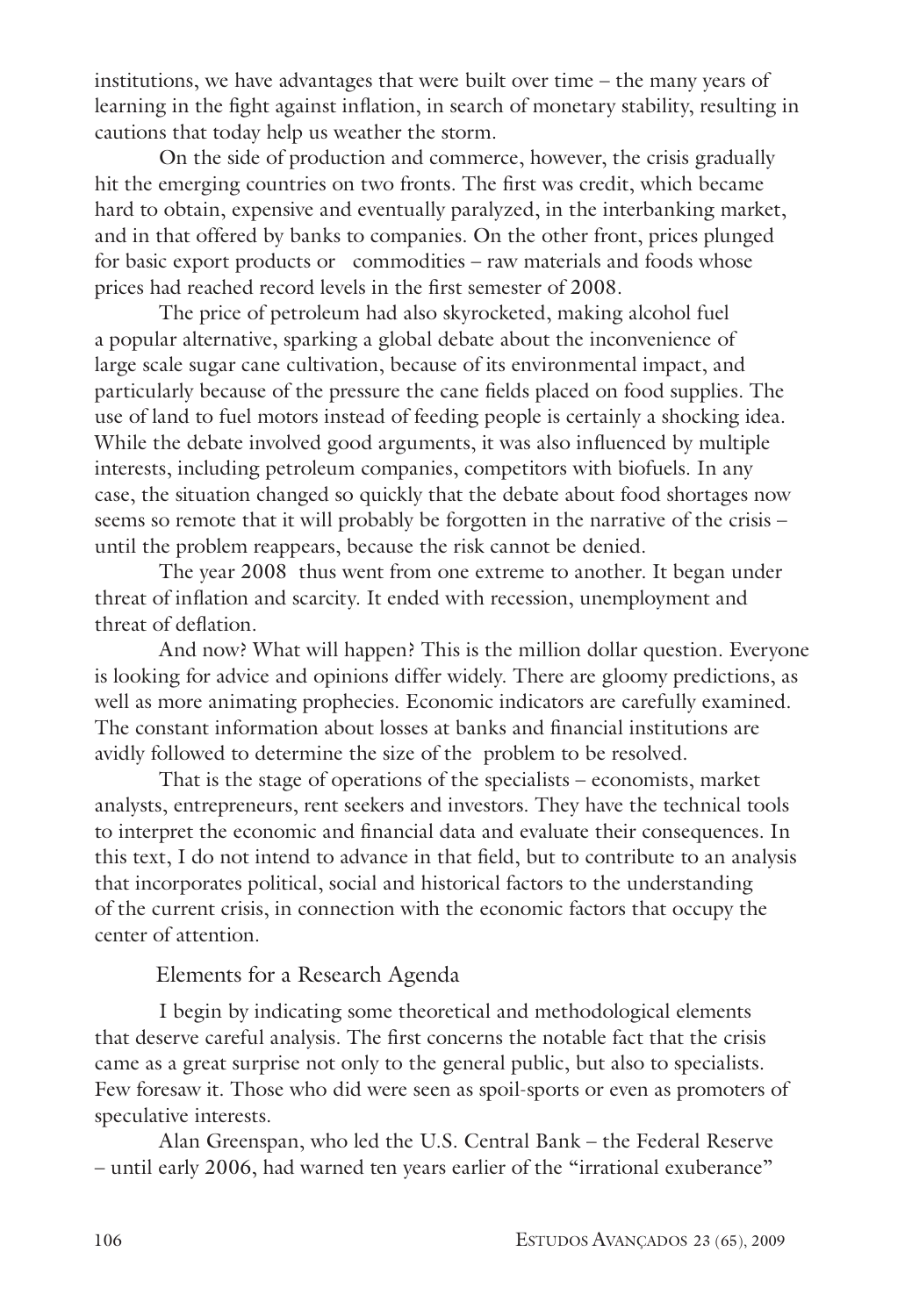of the markets. He was in a privileged observation post, and could also observe the subprime mortgages and the financial instruments guaranteed by them. It is quite revealing that Greenspan did not interfere, while he had regulatory authority, in this uncertain situation. He later explained that he did not because he trusted the market's self regulatory capacity. "I made a mistake in presuming that the self-interest of organizations, specifically banks, is such that they were best capable of protecting shareholders and equity in the firms", Greenspan stated at U.S. congressional hearings on Oct. 23, 2008. He added: "Those of us who have looked to the self-interest of lending institutions to protect shareholders' equity, myself included, are in a state of shocked disbelief".1

What is at issue, in this declaration, is the very philosophical basis of the free market system: the idea of the "invisible hand", guided by the self-interest of the agents and their capacity for rational choice, resulting, in the aggregate, in collective benefits. Economics, as science, has produced in the last three centuries an entire body of theoretical propositions, measurement formulas, test techniques and robust empiric results. A good portion of its data is inspired by the principle of the "invisible hand". The crisis has made the limitations of that paradigm quite clear. The disaster was not foreseen, or, if there were hints, they were not properly read. Certain critical insufficiencies are displayed in the economic theory and in its application to the real world.

 The other social sciences, however, do not have a great advantage over Economics. After all, no political scientist predicted the fall of the Berlin Wall and the deep changes that such an event would cause. Signs of change were seen in Eastern Europe throughout the 1980s – and Gorbachev's opening marked a good part of that period – but the collapse of the Wall in 1989 was a great surprise to everyone.

It is useful to recall that moment of contemporary history, insofar as it is related to the subsequent expansion of unregulated capitalism, as Rubens Ricupero (2008) indicated in a recent article. There is also another reason: such analysis can help deal with the difficulty science has in understanding human behavior in society. Economic field studies are full of uncertainty, as are political field studies. And both gain explanatory scope when they cooperate with each other.

A possible way to confront those uncertainties is to work simultaneously with the long and short term. That is, with one eye on the historical process and another on the specific contexts. This is the second element to be highlighted in the research agenda for the crisis.

 Thus, to focus on the nexus between the fall of the Soviet Block and the subsequent trajectory of capitalism that led to today's problems is one type of long term historic approach. But the question of how the events took place, and in what sequence, is answered by context analyses.

 A reconstitution of those situations is one way to help explain crises. The crash of 1929 and the Great Depression of the 1930s provided important studies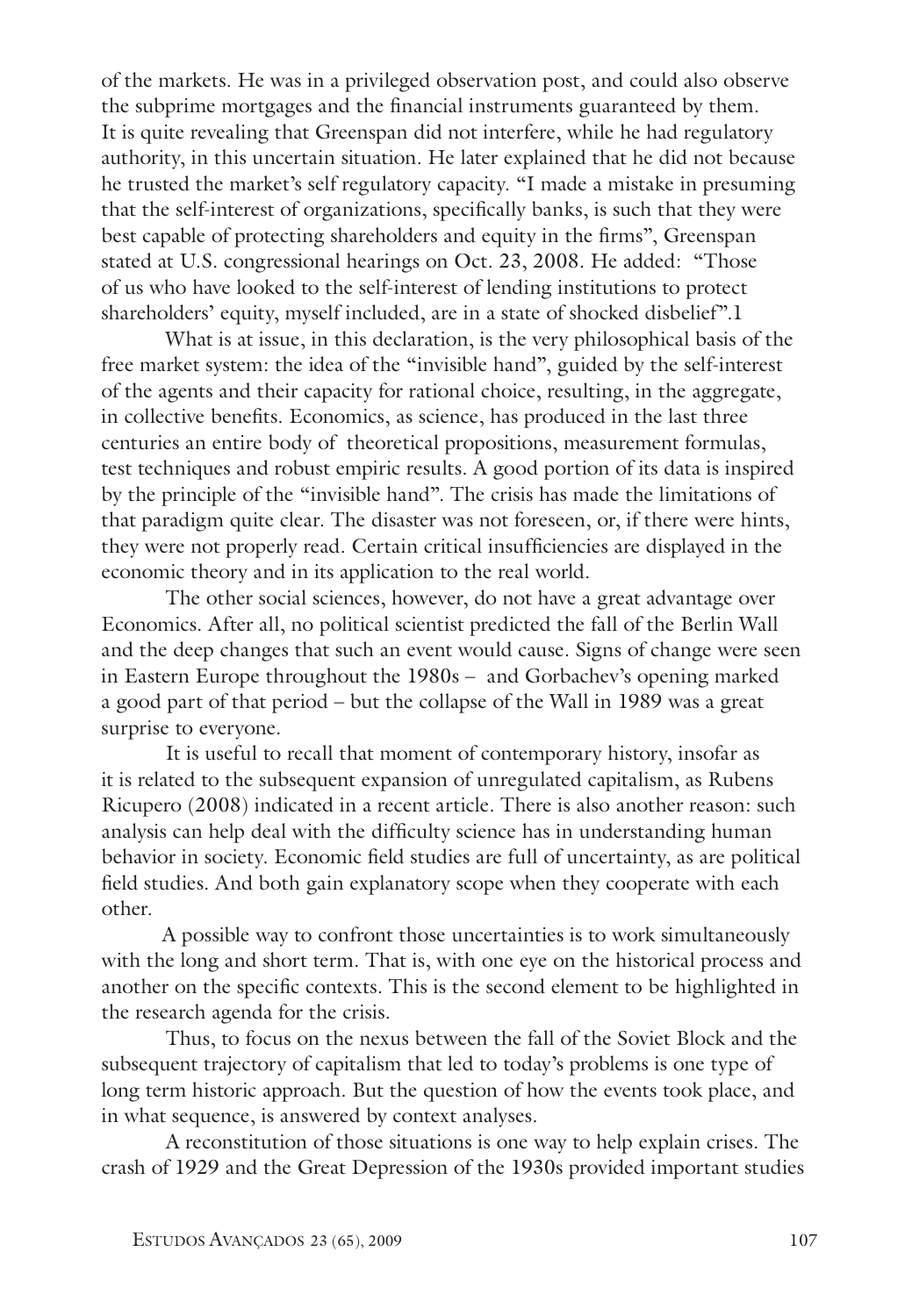in this line (Galbraith, 1977). Their reading offers us the linking of facts and of personalities that wind up converging on the financial disaster. Nevertheless, this ending was not a given: it was constructed by a series of decisions or omissions made by specific actors. A cognitive quality of context analyses is to avoid fatalistic, rigidly deterministic visions, allowing the observation of history as an open process, conducted by real people – although not exactly as they would like, as Marx cautioned.

The exercise of counterfactual history is interesting for sketching scenarios alternative to those that in fact occurred. Suppose that certain individual decisions had been different. For example, that Greenspan had interfered in the stock market bubble, when he issued his opinion about "irrational exuberance" in the mid 1990s. Or, that U.S. authorities in Sept. 2008 had not let Lehman Brothers go bankrupt. This event is unanimously considered as a crucial moment in the process, that is, the turning point that transformed it into a generalized crisis of confidence. It resulted, of course, from a political decision, based on a vision analogous to Greenspan's. It was supported by the principle that it would not be correct to use public money to save a failed private bank. If the profits belong to the directors and shareholders, why should the losses be spread to the people? And there was also a practical reason: to save a failing bank would create a precedent for saving others – how far would this go? Nevertheless, it was a miscalculated decision, judging by its devastating global effects and by the rapid shift in attitude of the decision makers themselves, who soon came to prepare rescue measures for other weak banks.

 On this same ground on which economic and political facts meet, it is worth mentioning another fateful September: that of 2001. The terrorist attacks on New York and Washington created an ominous environment in the United States, leading the U.S. Central Bank to relax controls to reanimate the economy. Many analysts locate the origin of the mortgage crisis in that period.

 A third element on the agenda concerns the importance of identifying the different impacts of the crisis in different countries and regions of the world, something that was mentioned in passing at the beginning of this text in relation to the Brazilian situation. Recent decades have witnessed international economic crises of various calibers – the Mexican crisis, the Russian crisis, the Southeast Asian crisis – which hit other so-called "emerging" countries, such as Brazil by triggering uncertainty. In these cases, the International Monetary Fund (IMF) and its partner, the U.S. government, acted to coordinate resources in exchange for bitter counter measures. The current crisis is quite distinct insofar as it emerged at the heart of global capitalism: Wall Street. From there it spread widely, but its impact appears to vary according to the involvement of countries, financial institutions and companies with that epicenter and its practices.

 The circuit is planetary, but it is not homogeneous. At the turn of 2008- 2009, it was found that the countries of the center were entering recession.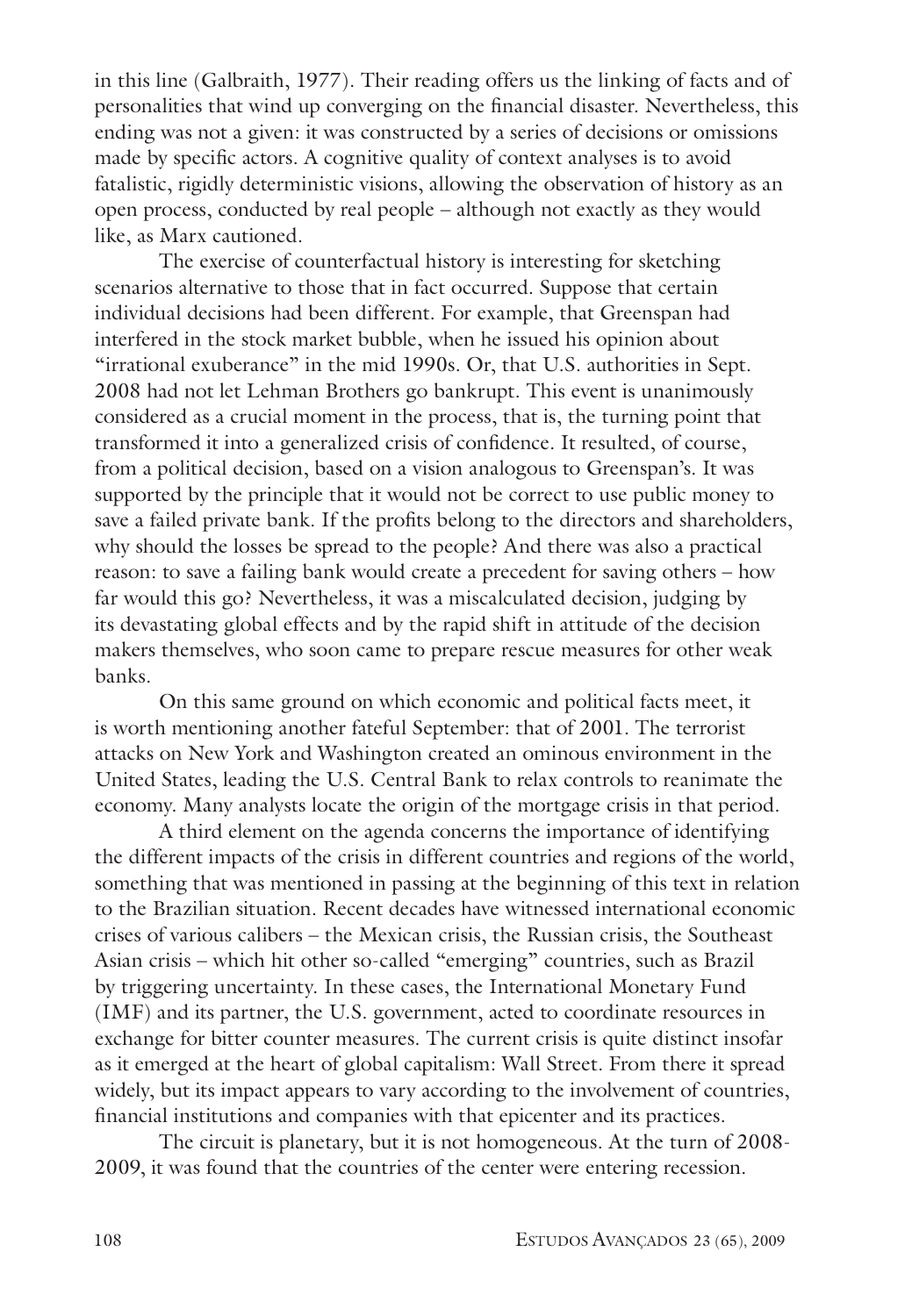The situation seemed somewhat different in the "emerging" countries. Their economies simply decelerated, with the high growth rates of recent years reduced. And there are distinctions to be made among those countries. Variables such as the size of each country's domestic market and its degree of autonomy in relation to the world economy are crucial determinants of vulnerability to the crisis. In addition, the conditions of the domestic financial system, and its foreign dependence, are also certainly important.

Iceland is a good example of disadvantages in all of these items. Iceland, a pleasant country of 300,000 people, had an economy based on fishing and tourism until, at the beginning of this century, it made a daring step and became an important financial center. Its few banks attracted investments from many origins. It was celebrated as a sort of showcase of the benefits of the free flow of capital. But when the winds changed, the dream collapsed miserably.

 Other countries, particularly those in Central and Eastern Europe, have also proven to be quite vulnerable to the rise and fall of the flow of foreign resources, and without the ability to react on their own initiative. In those cases the drop in growth threatened to be deeper and longer lasting, so much so that the International Monetary Fund, which was nearly inoperative, reappeared to offer life preservers to save the shipwrecked. Since the end of 2008, the IMF has granted loans to Ukrania, Byelorussia, Latvia, Hungary and Serbia; other countries in the region will probably need the same.

#### Neoliberal Globalization: Origins and Consequences

The recognition of differences is the basis for making comparisons that allow reaching more solid inferences about the crisis and its consequences than permitted by the amount of knowledge we have today. At this stage we do not know much about it. Ideas of all kinds have circulated the world, but do not always have sufficient analytical consistency. For this reason, we can use as a guide the transformations of recent decades and see what is happening now in this context. A review of the past is essential for any anticipation of the future.

 The core of the changes that have been observed in the last thirty years is well described by the idea of neoliberal globalization. It refers to the integration of peoples of the world stimulated by rapid technological and organizational innovations, which influenced the sphere of culture and forms of sociability. Although this movement is commonly associated to economic relations, its scope has been much wider.

René Dreifuss (1996), in a detailed study of the issue, proposed using distinct concepts to consider the complexity of the process. He used "globalization" to refer to the economic dimension, related to changes in the sphere of technology, production, finance and commerce, which hit all the countries of the world in an unequal and combined form, and not only those which operate on a global scale. He suggested two other terms to describe changes in the social, cultural and political spheres: "worldization", to represent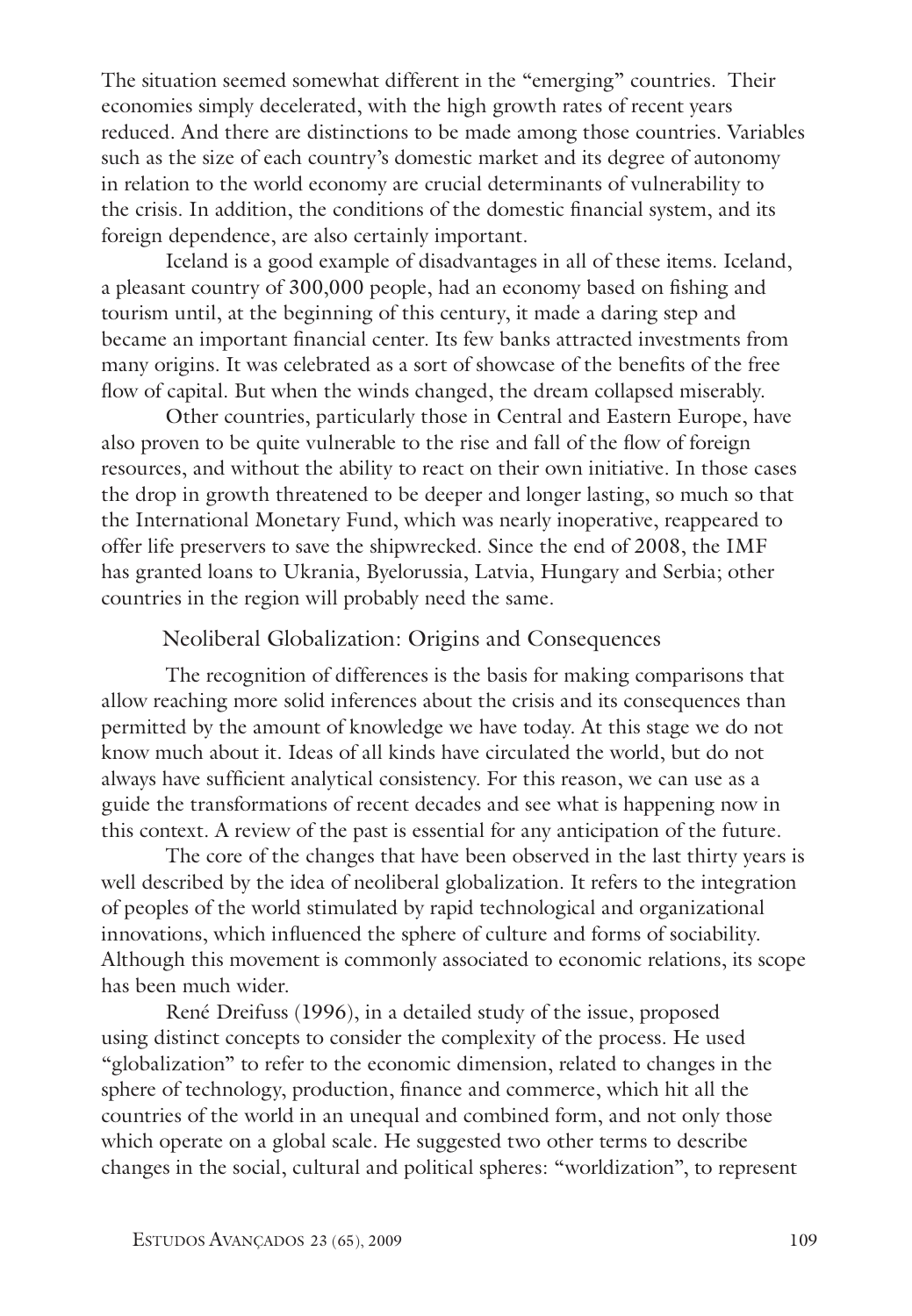the trend towards a homogeneity of behavior, consumption standards and lifestyles; and "planetarization" to refer to the political-strategic sphere, i.e. to the shifts of power on a transnational scale. Although this might seem like word play, it expresses well the variety of factors to be examined in addressing the issue.

The rebirth of economic liberalism, after a long period of low prestige, provided intellectual justification for the policies that supported the global transformations. Those policies, summarized in the motto "less government, more market", were based on the primacy of individual liberty over social equity, seeking to separate the economy from politics.

 They represented, in this sense, an inversion of the global institutional arrangement predominant since the Great Depression – politically regulated economies and social welfare policies. Under that old arrangement, governments had assumed more direct control of economic life, to weaken the effects of the crisis. A classic example of such move was the Roosevelt government's New Deal in the United States. Later, governments came to perform new roles, including the planning and financing of private projects and even the provision of direct investments (for mixed capital or completely government-owned companies). In parallel, they adopted social policies that also contradicted the old liberalindividualistic consensus. Laws to protect workers were introduced, as well as social security systems and mass social services, establishing what is called the Welfare States.

 There were important variations among the countries as to the degree of government intervention in the economy and the provision of social well-being. It is worth mentioning such variations because they are closely related to what happened later and also to the perspectives for the future.

In the economic field, the main variations were linked to the phenomenon of unequal development, which stimulated a wide variety of theories about backward or late economies and their consequences. The notion that economic delays largely explain the differences between development models strongly influenced studies of macro-historical change. Suggested by Trotsky and Veblen in the early 20th century, that hypothesis was tested by Gerschenkron (1965), who, studying experiences of industrialization in various European countries, concluded that the larger the economic hiatus to be overcome, the greater the degree of politicization (or of "organized direction" in his words) taken on in the process of its overcoming. In other words, the farther it is removed from a free-market system, which corresponds to the original model of industrialization (the British model), but which is not repeatable by backward countries precisely because they are behind and must seek shortcuts.

 Along with this approach, which emphasizes institutional factors (particularly the role of the State), there is the line of sociological studies that expands the focus to encompass the tensions and arrangements among important social actors during the trajectory of modernization. The strategies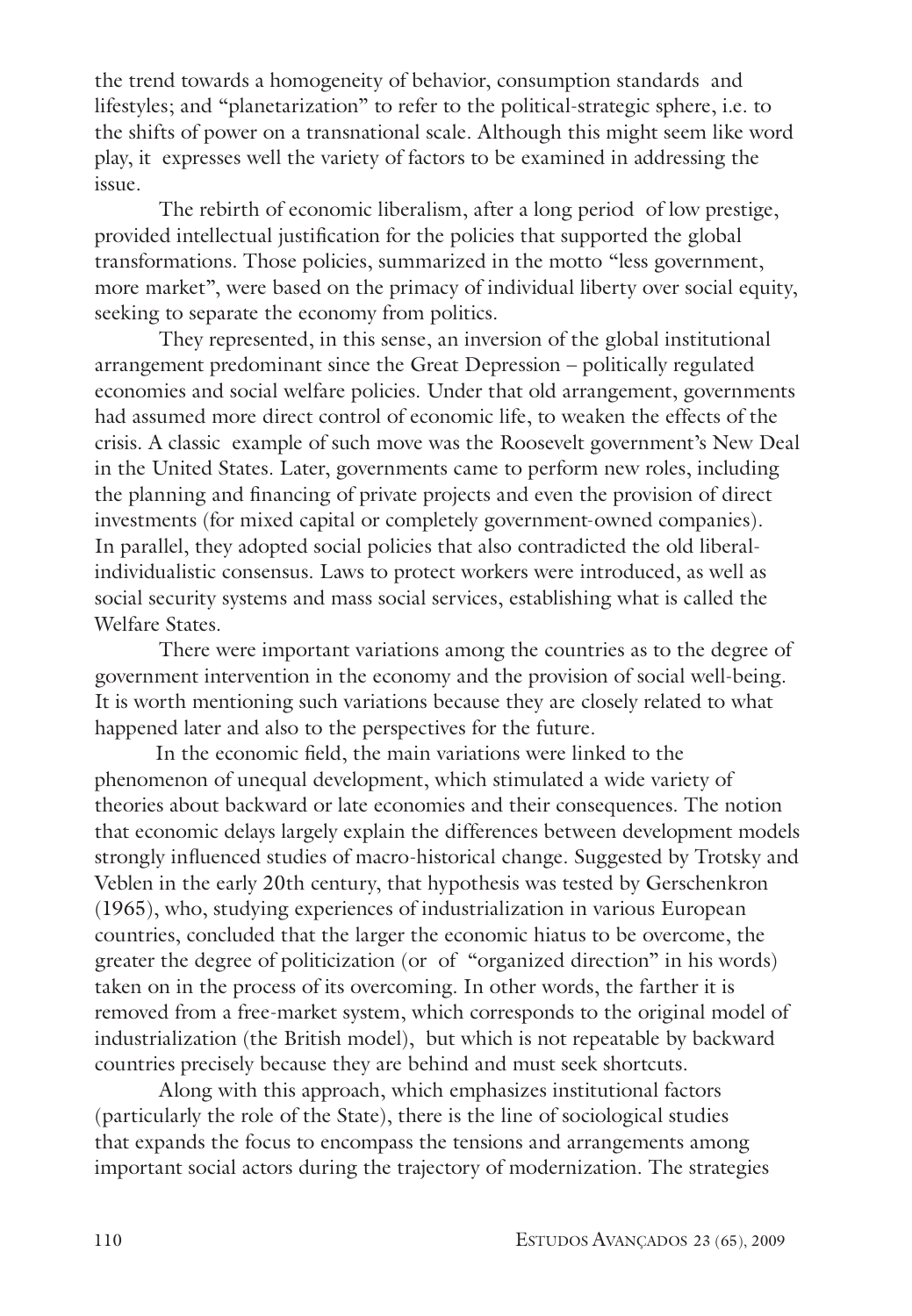of the elites and class interests are highlighted as important variables for understanding the different routes taken by the countries towards modernity.2

 As far as social policies are concerned, Esping-Andersen (1990), one of the main specialists in the field, studied the formation of three types of Welfare States. He maintains that each type is associated to a certain social and political configuration in each country, notably the class coalition in power. The result is an assemblage of different schemes to guarantee well being.

 Thus, there are States with strong liberal traditions that limit the right to public assistance to those who can prove need, in order to sustain the market as the center of social life as much as possible. The best known example is the United States. In contrast, there are those governments of a socialist orientation, such as Sweden, where the welfare system is universal, and everyone benefits, through government financing. The third type is the so-called corporate model, which originated in Continental Europe. Social benefits were adopted by the governments to contemplate select categories (for example the military and civil servants) and extended over time to other sectors. This third formula was the one by which Brazil began to establish its social security and welfare system in the first half of the 20th century. It is still influential in the country, despite efforts to implement universal services, such as the National Healthcare System (SUS).

Notwithstanding the differences among these models, the expansion of social policies was a strong feature of the post-Second World War period throughout the world. The 1950s and 1960s were characterized by the growing idea of welfare promotion as a strategic task of governments. Nevertheless, in the 1970s, the relative consensus around this orientation began to recede, in such a way that in short time the perception of the "crisis of the State" became widespread.

 There are various explanations for this reversal. One interesting interpretation was presented by Vacca (1991, cap. 3), who distinguished three dimensions of the process: the fiscal crisis, the crisis of legitimacy and the crisis of governability.

First, the prognosis that the expansion of the Welfare State would lead to a serious fiscal crisis gained influence. The ability to finance the demand for services and public spending, which grew along with the deepening of democracy, the rise in educational levels and the general improvement in the quality of life was questioned. The demand has no limits, while the services depend on the ability of the state to collect revenue. The ability to tax, in turn, is limited by various factors, both economic and political. The level of economic growth is one of them: if the economy is growing, things go well; but, if there is a decline, tax revenue tends to fall while social spending tends to increase (due to the greater volume of unemployment insurance, the poor health conditions that result from the increased poverty of the population and so on).

 The 1950s and 1960s were prosperous decades. They are remembered as the "golden years". But in the 1970s the postwar international economic order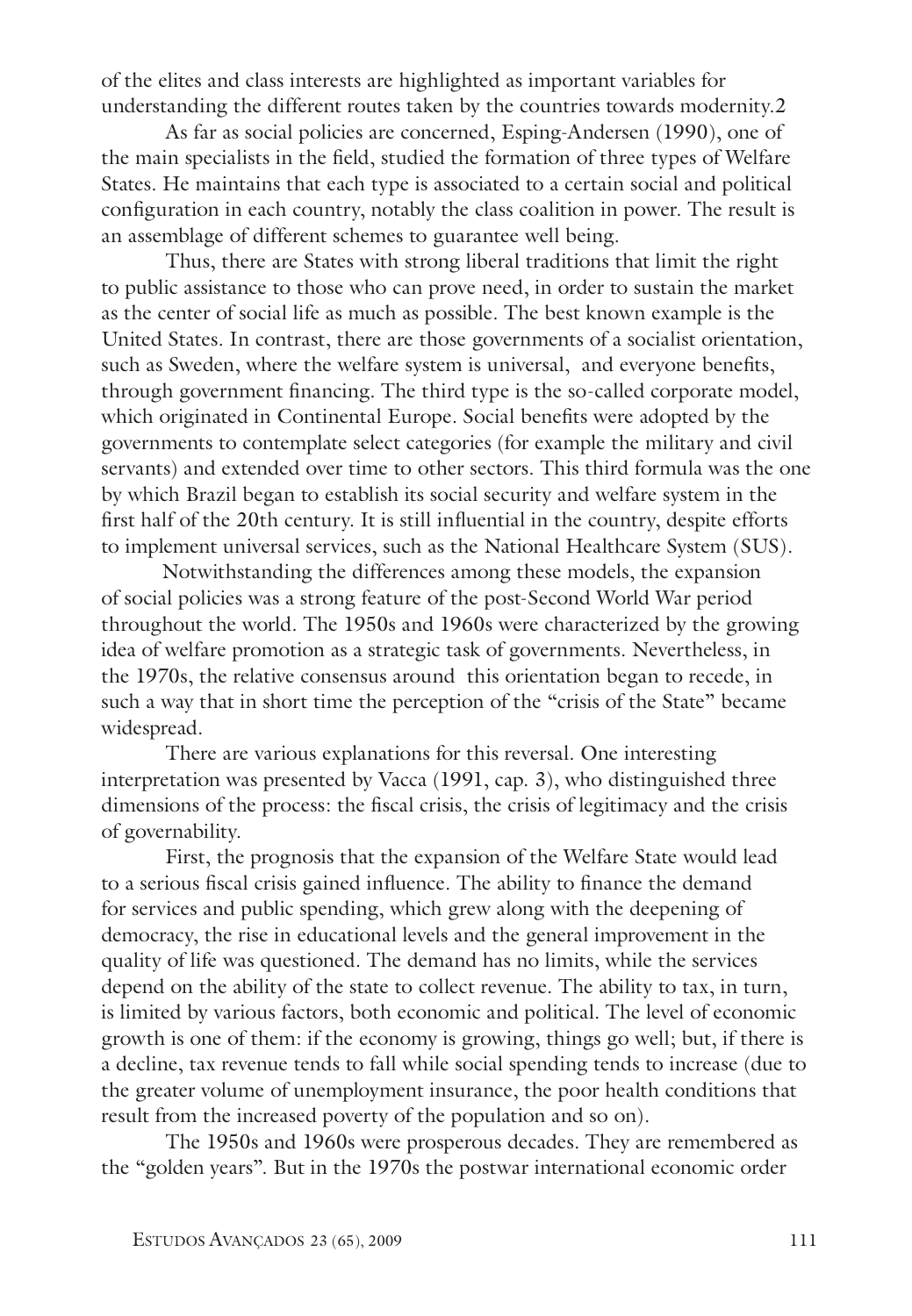gave way to growing disorder, with successive crises – the two petroleum crises, the crisis of foreign debt of the peripheral countries and economic-financial rivalries among the central countries. Conflicting pressures were placed on governments by both capital and labor, reducing the margin of governability of the system.

Such pressures were expressed by opposite analyses of the Welfare State and what to do with it. The crisis of legitimacy of the contemporary State is linked precisely to this disagreement. While the owners of capital and their representative agencies proposed limiting social spending, unions and workers' parties questioned the system of protection as a mechanism to accommodate workers within the capitalist system. The latter criticism, of a socialist inspiration, indicated the insufficiencies of the welfare system. Leftwing critics had had their day, but in the 1980s they lost strength in light of the reappearance of the liberal perspective that pointed to the opposite direction – criticizing the excesses of government action.

 The crisis, from that perspective, was caused by the abandonment of the "natural" principles of the market economy in favor of political and thus artificial solutions. This ideology maintains that State control of economic life, the paternalism of the Welfare State, labor laws and union pressures disrupt the labor market. According to the liberal canon, economics and politics are separate spheres that should not be confused. The expansion of social and labor rights constitutes improper interference of the political sphere over the economy, altering the natural course of market dynamics. This confusion was blamed for the crisis of the State and the decline of economic growth.

 These ideas returned when the relative consensus around the Welfare State showed signs of weakness. In the 1980s, the new model was adopted to replace the Welfare State. The label it received – neoliberalism – expressed well its goal of restoring old ideas to deal with new realities.

 Neoliberalism was thus a proposal to return to liberal tradition, but it did not defend – and that would not have been possible – a return to the past. The distinction with its classic source was, in the first place, the fact that it had to consider the social rights that were part of the modern notion of citizenship, as well as the rule of democratic political rights that were difficult to reconcile with the individualist ethic (especially those that refer to collective subjects, such as unions, movements and various associations). In other words, between the periods of the old and the new liberalism an entire institutional architecture had been raised that could not simply be dismantled. There were no political conditions to erase it and this would probably not be interesting to capitalism itself. No system of power can endure without a minimum of popular legitimacy.

For this reason the neoliberal formula found a suitable translation in the theme "less government, more market". The idea was to transfer as much functions as possible to the market sphere, leaving to the State only those which could not be privatized. The concept was crystal clear, but its practical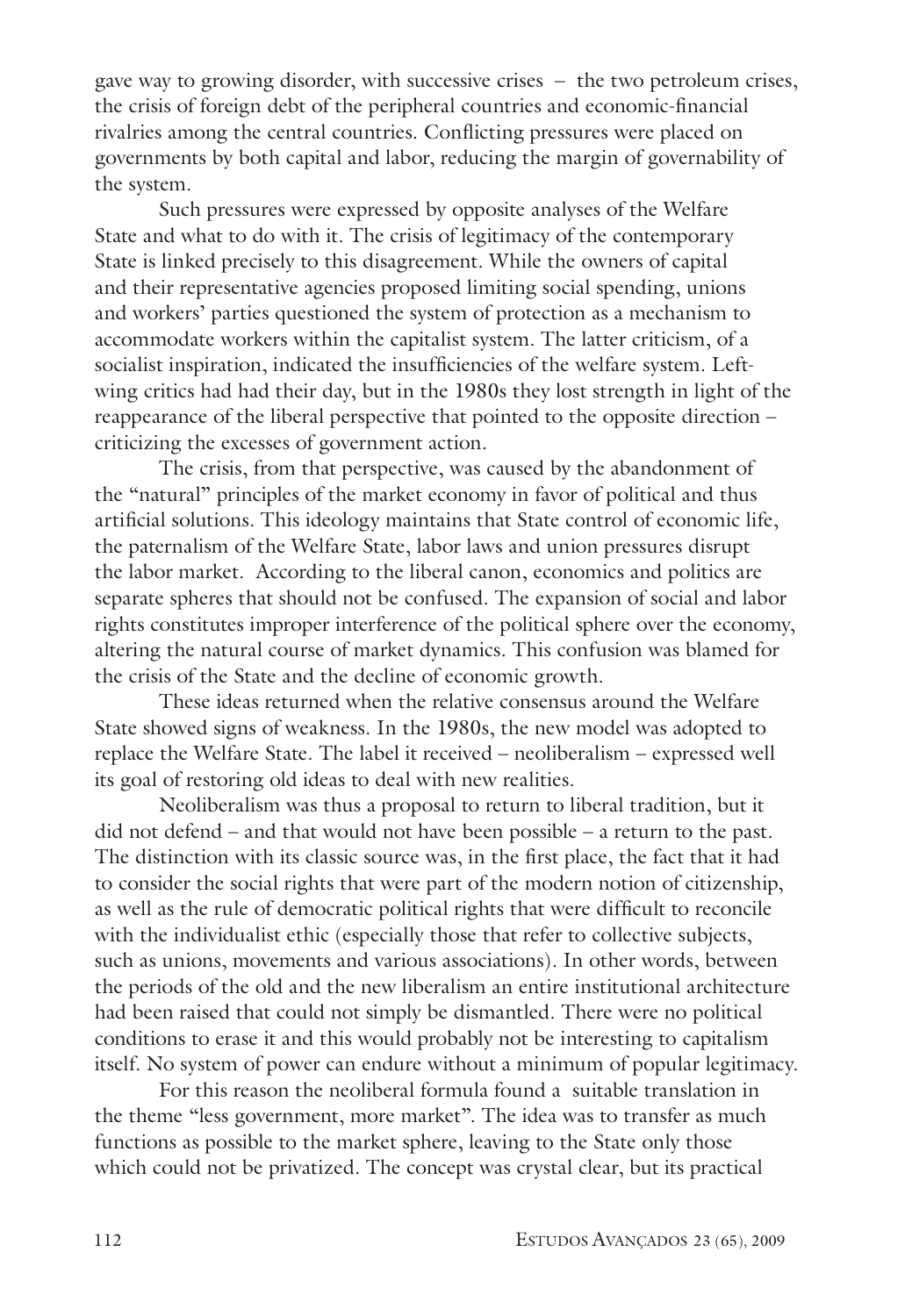application was not univocal. Neoliberal-inspired programs were introduced by governments in countless countries, although with many variations. A generic classification of these programs would lead us to distinguish between governments of conservative orientation and governments of a social-democratic bent (and even socialist, as in the case of China). The first tended to adopt an affirmative liberalism that was viscerally ideological, while the second promoted a pragmatic mixture of liberal and social ideas.

 The icons of conservative neoliberalism were the Thatcher government in the United Kingdom (1979-1991), and the Reagan administration in the United States (1981-1989). The term Reaganomics was coined to designate the economic orientation that emphasized what was called supply-side economics. Meanwhile, the assimilation of neoliberal policies by social-democratic governments had its best examples in the Gonzalez government in Spain (1982- 1996), which served as a model for various Latin American governments, and the Mitterrand government in France (1981-1995). All of these governments adopted measures influenced by the "less government, more market" concept, but each at its own pace and with different proposals.

Looking back, the neoliberal period can be divided into three phases. The first, from 1979 to 1989, began with the election of Thatcher in the United Kingdom and culminated with the fall of the Berlin Wall. This was the phase of affirmation of the project in both the economic and political planes. It was expressed, in the British situation, through privatizations and a confrontation with the union movement, in order to subjugate labor and impose a hegemony of capital according to the new model. Meanwhile, in the U.S. situation, the shrinking of government did not involve privatizations (because the country did not have state companies to sell), but large scale deregulation, along with intensified confrontation with the communist block, with an impressive growth in weapons and technology that would decisively weaken the Soviet Union. The liberal thinkers and ideologues, active in economic formulation, were joined by the neoconservatives, who defended the U.S. mission to implant liberal democracy worldwide, by force if necessary. This was a rising intellectual movement that defended the strengthening of military power to promote U.S. interests and principles globally with moral clarity and without mincing words.

 Neoliberal globalization reached its peak in the 1990s. With the end of the Cold War, the era of the pax americana embraced the planet, a type of benign command of the international system by the only superpower in action. Liberal ideas were disseminated in conjunction with this movement and codified in the celebrated Washington Consensus. Pro-market reforms, free-trade, free flow of capital, weakening of regulatory norms – these policies led throughout the world to economic growth, improved family income and reduced poverty (but not of social inequality, which in fact tended to increase). Nevertheless, a series of crises erupted in peripheral countries, which, precisely because they were peripheral, did not serve as a warning to identify systemic problems. Such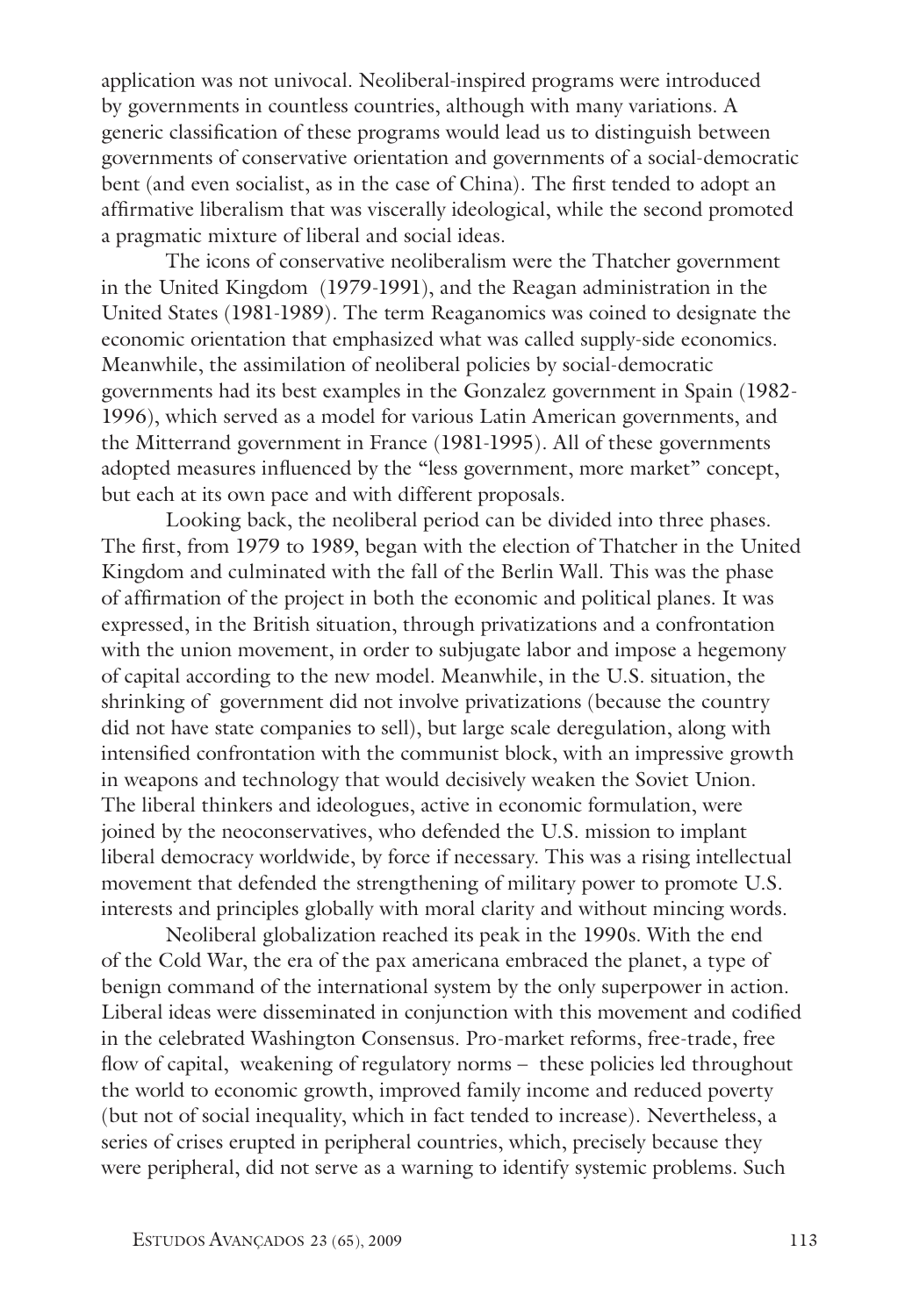crises were often perceived as local deficiencies, to be cured by greater doses of the same medicine (i.e. "less government, more market").3 The self-confidence of the leaders and ideologues of the model reached its peak. For example: in the United States, the Clinton government deepened Reagan's deregulation policies by abolishing the separation between commercial and investment banks in 1999, a prudential norm that had been in force since the Depression. This measure is now understood as an incentive to the financial bedlam that triggered the crisis of 2008.

The third phase began on Sept. 11, 2001 with the terrorist attacks on New York and Washington. This event dissolved the optimism of the pax americana, which was replaced by the war on terrorism. In the United States, the belligerent positions of the neoconservatives gained prominence, with the application of theses such as preventive war and unilateral interventionism, thus disrupting the weak coordinating ability of the United Nations. The religious right also gained influence, aligning its moral conservatism to popular messianic patriotism. The Bush government served as an estuary for those various movements. Neoliberal economic orientation was maintained, expanding consumption through abundant credit. Nevertheless, the liberal policies of the 1990s lost ground. Such was the environment in which the financial crisis erupted.

#### What is Changing?

This brief panorama suggests a pendular view of the market-state relationship. The 20th century was the century of the State, to the degree that it was highlighted by political projects supported by active, interventionist governments: Soviet-style communism, fascism, social democracy, and Keynesian, regulated capitalism. It is clear the contrast with the 19th century, when there was growing consensus around liberal ideas. The main traits of a globalized economy were already manifest at that earlier time: a world united by trade, by transportation and communication networks, by flows of capital and migrant labor.

 The 20th century, however, began and ended under the aegis of the free market. The primacy of the State and the support for economic and social regulation rigorously corresponded to the period between 1914 and 1989. More precisely, the "brief 20th century", as Hobsbawn defined it, was steered by the rise, expansion and decadence of Soviet communism. To a large degree, it was as a counterpoint to this formula for social revolution that the other three political projects referred to above were established. Not to mention the revival of the liberal ideology, which had aged and lost influence for decades.

 The latter returned in a recycled manner, presented as an alternative to the crisis of the State. The scale tipped toward the market. The principle of depoliticization of the economy gained space and was made concrete in the privatization initiatives, deregulation and reduction of government role (as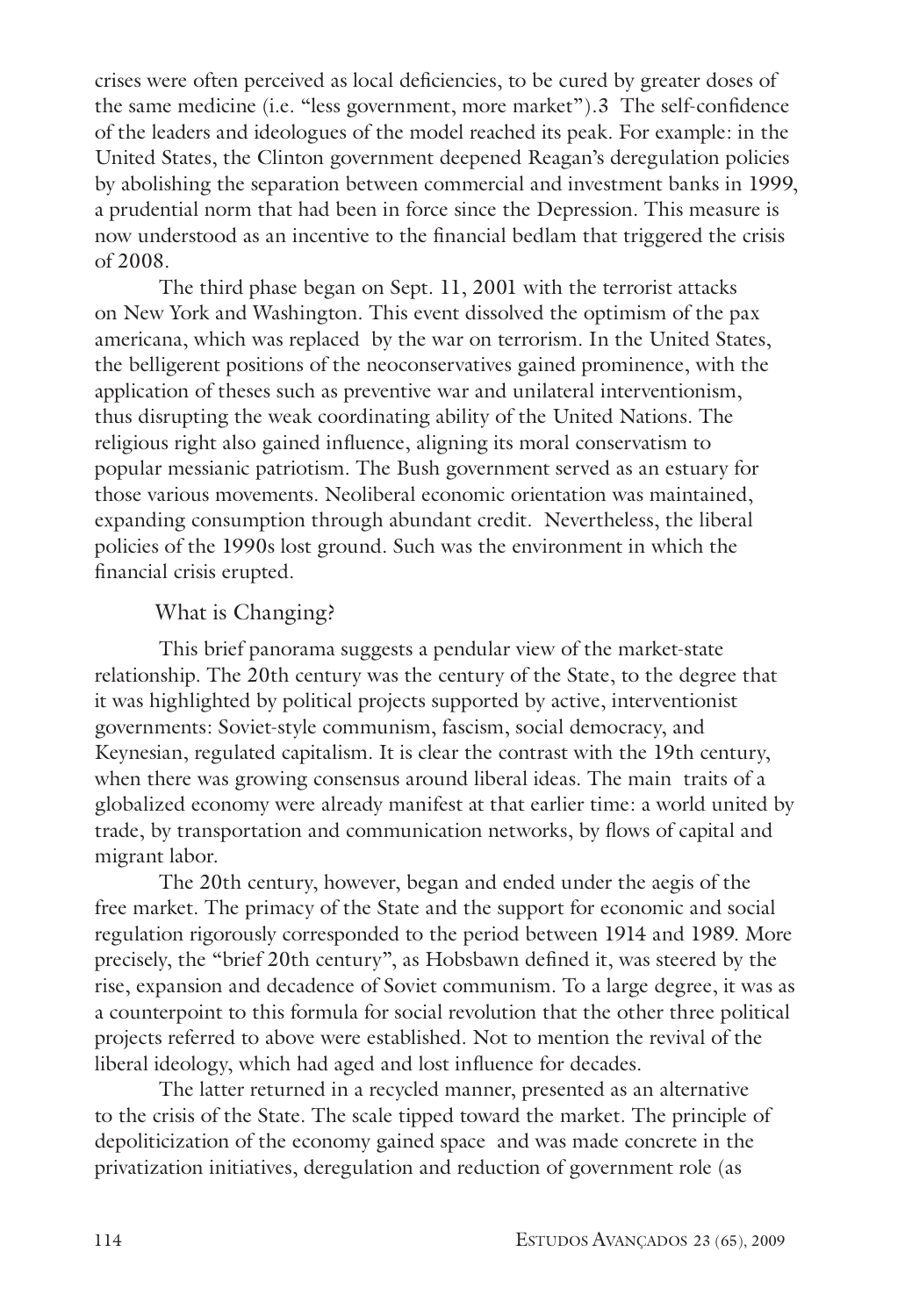well as of its size and cost). But the handling of political resources, the means of control and power, was essential for all of this to take place. Only through ideological credulity could it be said that the market would recover its function as a spontaneous skeleton of social life. From the time period suggested above, we could infer that the neoliberal globalization project was affirmed dialectically, through confrontations against internal antagonists (unions, civil servants, social movements) or external ones (the communist block and later the terrorist networks and the "Axis of Evil"), nourished by constant mobilization against real or manufactured enemies.

 The hegemony of financial capitalism could only be achieved by political means, through the opportune management of power resources. This can be demonstrated by a study of the relations between economic and political elites in several countries. The image of a "revolving door" has been used to portray the constant circulation of members of the elites through government positions and private companies. Such interchange is notorious in the financial field and affects the governability of the system, as the current crisis has made clear. Perhaps this reality is what could be expected from a "less government, more market" movement, meaning less power to the public bureaucracy and more power to business, bankers and private managers in general. It does make sense as long as the responsibilities are properly shared. Hegemony, to recall Gramsci, is intellectual and moral leadership.

 For this reason, one of the principal consequences of the crisis is that the absolute power of financial capital has been put into question. Capitalism as a system is not at risk, but the banks, investment institutions, risk analysis agencies and all of the paraphernalia that developed around them, have lost clout. To rebuild their reputation, the banks and financial market agents will have to reestablish their primordial function as support for the real economy.

 This is a normative proposition but has a practical side, given that the big international banks are not able to confront the crisis without government help. Therefore, they must submit to certain political conditions. The governments, representing public opinion, demand greater transparency and management austerity, given the revelations of huge salaries, benefits and gratifications bestowed on the administrators of banks and institutions on the brink of insolvency. A true salary bubble was revealed, which was not linked to reality. Even worse, it was not tied to the interests of the companies themselves, which were paying dearly for those who led them to the abyss for short term gains. Nothing could be farther from the puritan ethic that justified capitalism.

With the government rescue of banks and companies, the principle of separation between the economy and politics was broken. In other words, governments once again came to participate directly in the game, and in a strong position. Even if this is seen as an emergency measure, it is a situation that moves the pendulum toward the State, as occurred in the crisis that began in 1929. Is it possible that we are facing the end of an era, as in the 1930s?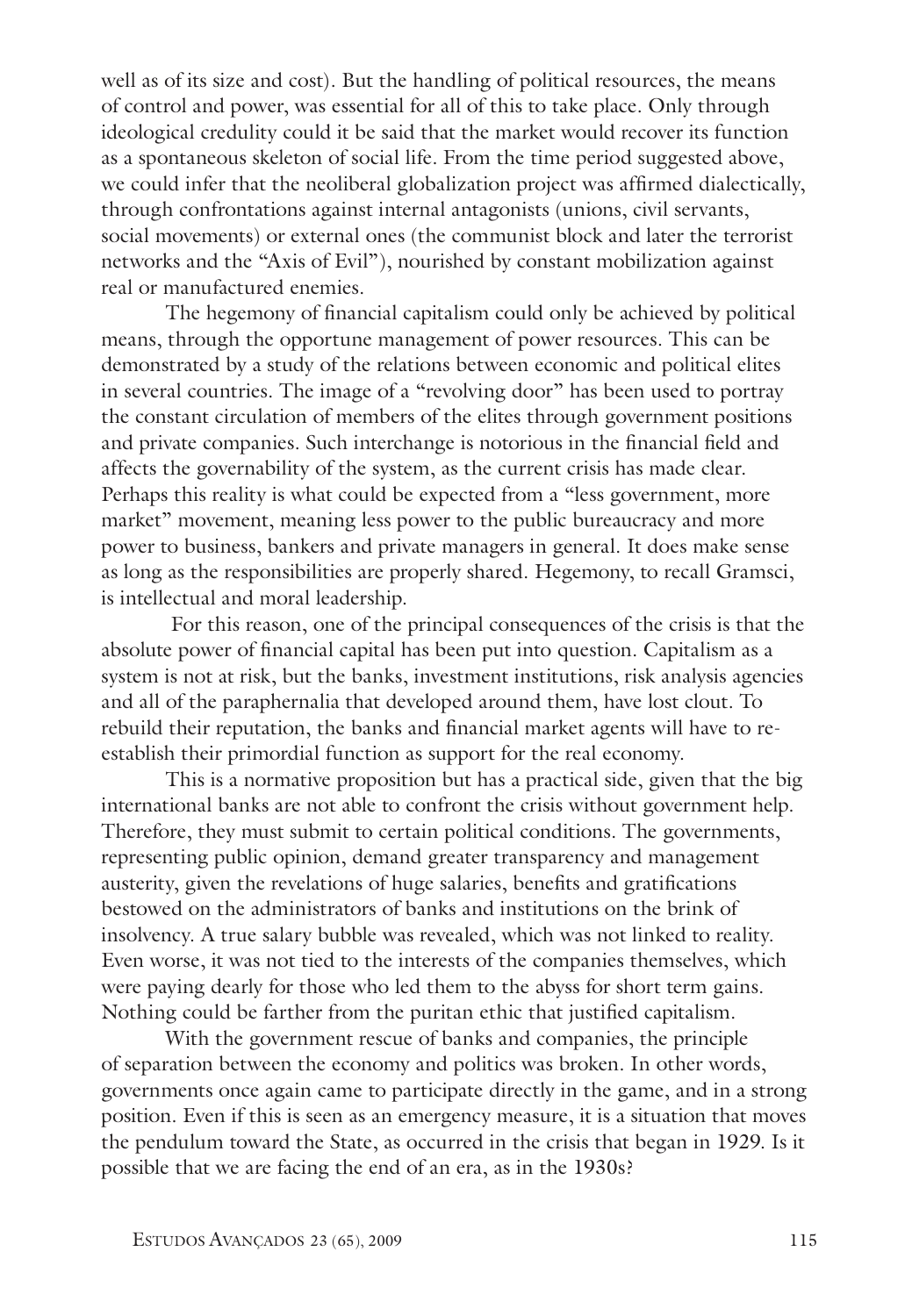The comparison between the two crises has been frequent, and not by chance. The causes of both events were quite similar. The direction of the process has also followed the same course, from the center to the periphery of the world capitalist system. Both began in the financial arena and extended to the real economy. Or, according to the suggestive expression used in U.S. debate, the crisis began on Wall Street and spread to Main Street, where the common citizens live. Nevertheless, the world was very different 80 years ago. It was more rural and provincial than today. Many of the current countries were still colonies. Trade was more limited, and the scale of transactions relatively modest. The international division of labor distinguished the few industrial countries from the others, which sold agricultural products or minerals and purchased manufactured goods.

In any case, the political and social consequences of the crash of 1929 are worth considering. They were of broad scope. There was a collapse in the belief in liberal values and in a world guided by the self-regulated market. In its place, as we indicated before, active, interventionist governments asserted themselves, varying from moderate to deep intervention and even total intervention (totalitarianism). The central values of the 1930s were the strong state, nationalism, racism, corporativism, the command economy and widespread politicization of social life. Due to the economic crisis, countries became more insulated. Each attempted to survive on its own. Trade and exchange declined. The international order was compromised, the arms race expanded and a solution for global disorder was only achieved at the end of a long world war which cost millions of lives. The only positive balance was the emphasis on the social question. Although in many cases (as in Brazil), that advance replaced a constructive approach to the question of democracy.

 The most ominous political consequences of that time – dictatorships and war – do not seem probable, at least in the short term. Nevertheless, xenophobia and racial pressures cannot be discarded. They are already manifest in ethnic conflicts in Europe and other continents, and could be aggravated by the unemployment generated by the economic crisis. Barriers to immigration could certainly be tightened, and, in any case, the exodus of the poor towards the rich countries is not likely in times of want. If the flow is inverted, and immigrants return home, how will they be re-integrated, and what are the consequences of the lost flow of foreign currency which immigrants had sent from abroad? In the Central American countries, for example, those resources represent an important portion of national income.

In the economic arena, there are certain analogies that are not surprising.

One impulse similar to that found in the Depression is protectionism. The initial U.S. measures to confront the economic crisis, for example, displayed a tendency to treat it as an internal problem that did not involve the rest of the world. Their autism was revealed in the congressional attempts to introduce protective "buy American" clauses in the Obama government's large public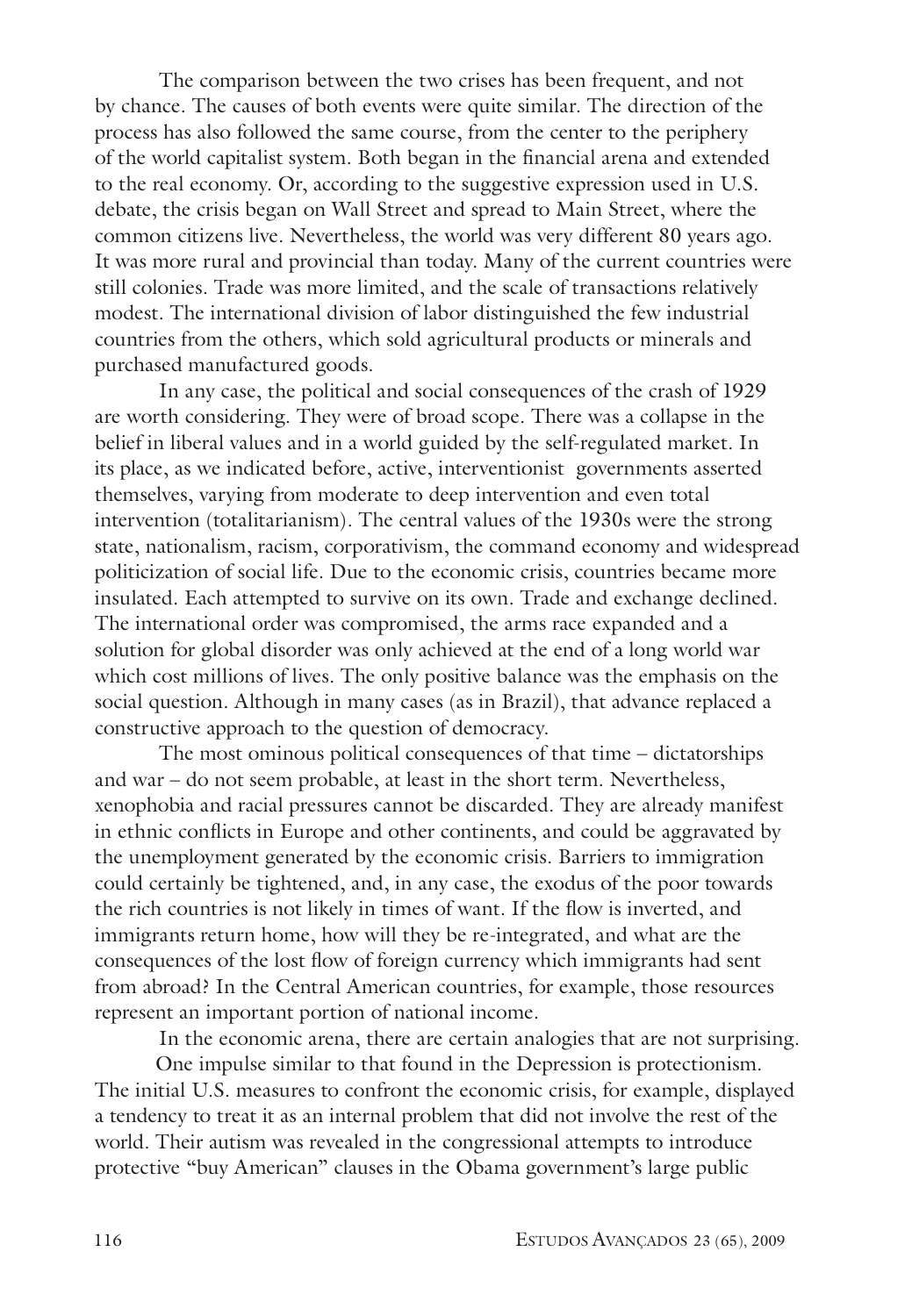spending package. Of course broad reactions from abroad led legislators to review the package – particularly because the U.S. has often made open market demands on other countries.

In situations such as that which the world is undergoing, there is a broad call for governments to act quickly and decisively, looking only inwards. Even so, it is important to indicate that the best alternative to overcome the crisis is represented by coordinated measures, instead of each country for himself efforts. Unlike 1929, there is now an embryo of global governance composed of multilateral entities and government forums (particularly G-20), which are capable of promoting the search for joint solutions. Insofar as the various interests and needs are placed on the agenda, we have a chance to advance in a constructive direction. This would mean, among other things, focusing on production and labor more than on financial capitalism and on unchecked rent seeking, and also to approach the planet's environmental challenges.

 A crisis involves risks, but also creates opportunities. The current crisis curbed the "irrational exuberance" of globalized capitalism and the unsustainable pace of consumption and use of resources which, as we well know, are not unlimited. The opportunity to rethink this route is essential and cannot be lost.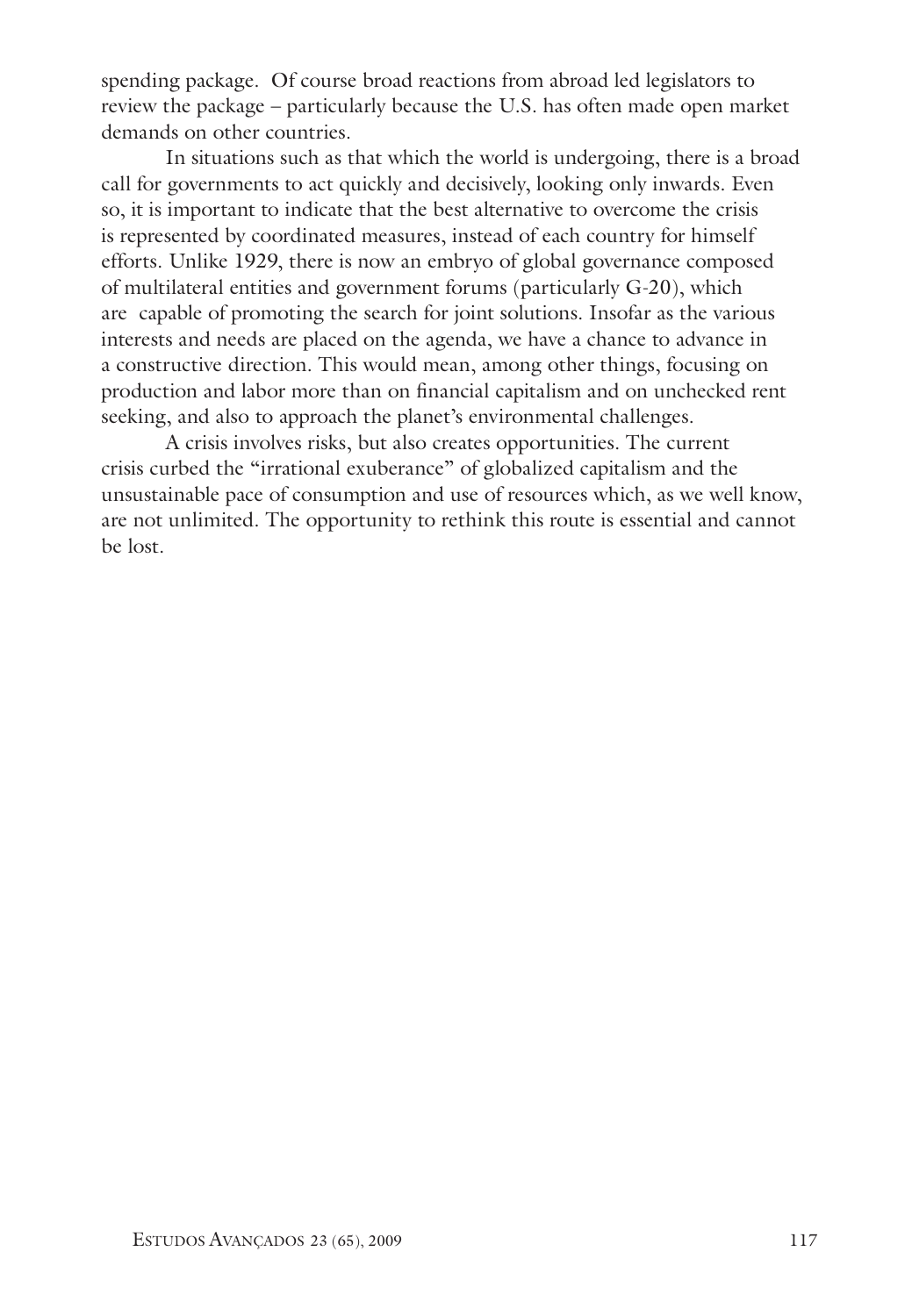## **Notes**

- 1 Cf. "Greenspan admite erro de ideologia à frente do FED" at the website BBCBrasil.com, Oct. 23, 2008. See also Greenspan (2007), where the author expresses his view of the economic dynamics in greater depth and justifies the decisions he made.
- 2 There is an extensive bibliography in this field that came to be labelled Historical Sociology. See Moore (1967) and Bendix (1996).
- 3 For an analysis of these crises see Krugman (2009).

### Bibliographic References

BENDIX, R. Nation-building and citizenship. New Brunswick: Transaction Publishers, 1996.

DREIFUSS, R. A época das perplexidades – mundialização, globalização e planetarização: novos desafios. Petrópolis: Vozes, 1996.

ESPING-ANDERSEN, G. The three worlds of welfare capitalism. Princeton: Princeton University Press, 1990.

GALBRAITH, J. K. The great crash 1929. London: Penguin Books, 1977.

GERSCHENKRON, A. Economic backwardness in historical perspective. New York: Frederick A. Praeger, 1965.

GREENSPAN, A. The age of turbulence – adventures in a new world. New York: Penguin Books, 2007.

KRUGMAN, P. A The return of depression economics and the crisis of 2008. New York: W. W. Norton & Company, 2008.

MOORE, B. Social s origins of dictatorship and democracy. Boston: Beacon Press, 1967.

RICUPERO, R. A crise financeira e a queda do muro de Berlim. Estudos Avançados, São Paulo, v.22, n.64, 2008.

VACCA, G. Tra Itália e Europa: politiche e cultura dell'alternativa. Milano: FrancoAngeli, 1991.

*Abstract* – The article deals with the current crisis of world capitalism, relating its specifically economic aspects to political and institutional questions raised by the financial crash. It discusses some cognitive and methodological issues that are relevant to a research agenda of the process, followed by an overview of the development of neoliberal globalization. This model, which characterized the world during the last few decades, is at the heart of the contemporary economic problems. The article concludes with a brief look at the changes that may result from the crisis, especially those related to the strengthening of politics and the role of the State.

*Keywords*: Economic crisis, Capitalism, Globalization, Liberalism, State, International economy, International politics.